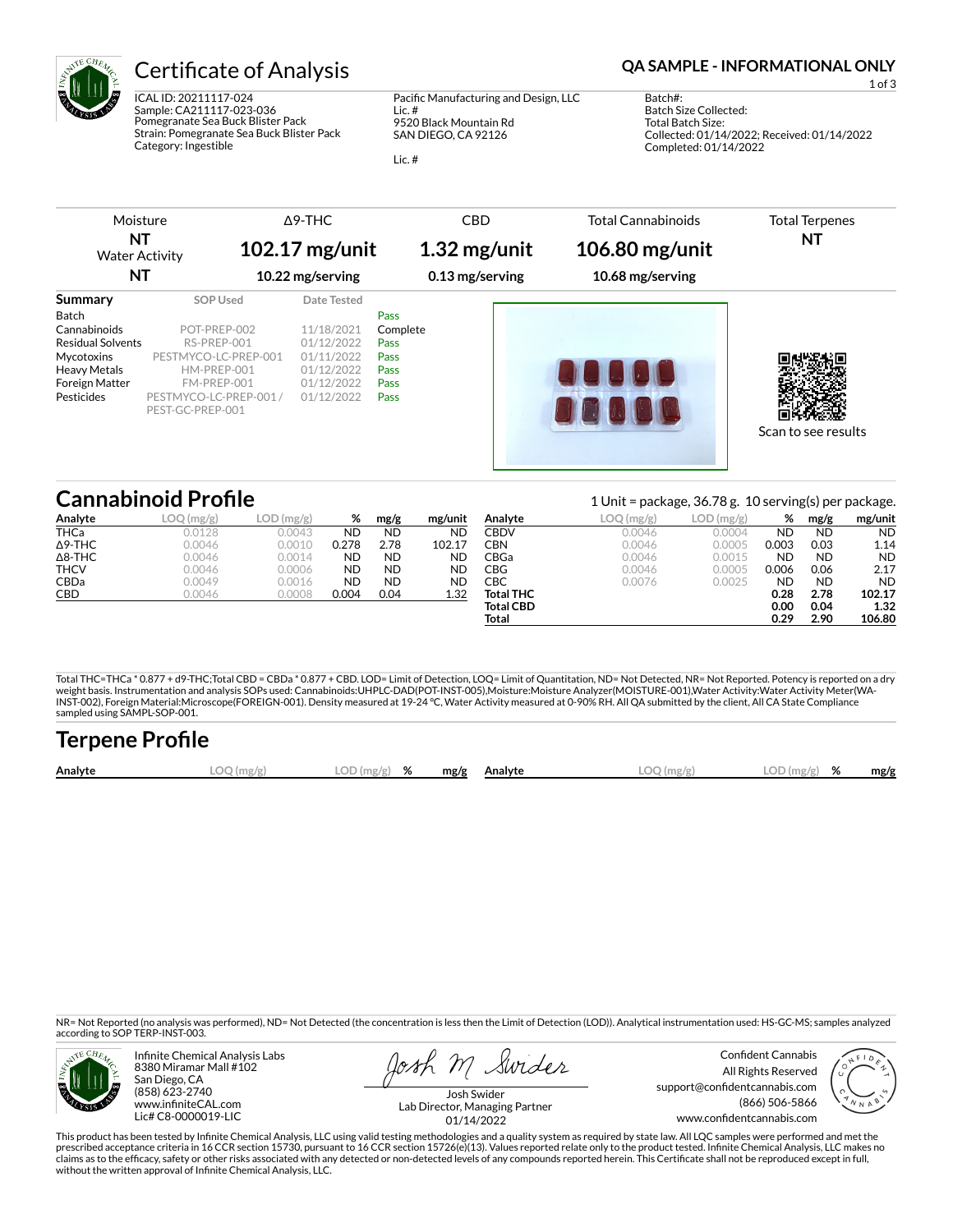

ICAL ID: 20211117-024 Sample: CA211117-023-036 Pomegranate Sea Buck Blister Pack Strain: Pomegranate Sea Buck Blister Pack Category: Ingestible

Pacific Manufacturing and Design, LLC

Lic. # 9520 Black Mountain Rd SAN DIEGO, CA 92126

Lic. #

2 of 3

Batch#: Batch Size Collected: Total Batch Size: Collected: 01/14/2022; Received: 01/14/2022 Completed: 01/14/2022

**Residual Solvent Analysis**

| Category 1          |           |                     |           | LOQ LOD Limit |      | Status Category 2 | LOQ LOD Limit Status                    |      | Category 2  |           | LOO.      | <b>LOD</b> |           | <b>Status</b> |
|---------------------|-----------|---------------------|-----------|---------------|------|-------------------|-----------------------------------------|------|-------------|-----------|-----------|------------|-----------|---------------|
|                     |           | $\mu$ g/g $\mu$ g/g | $\mu$ g/g | $\mu$ g/g     |      |                   | $\mu$ g/g $\mu$ g/g $\mu$ g/g $\mu$ g/g |      |             | µg/g      | $\mu$ g/g | $\mu$ g/g  | $\mu$ g/g |               |
| 1.2-Dichloro-Ethane | <b>ND</b> |                     |           |               | Pass | Acetone           | <b>ND</b> 300 200 5000                  | Pass | n-Hexane    | ND        | 35        | 20         | 290       | Pass          |
| Benzene             | <b>ND</b> |                     |           |               | Pass | Acetonitrile      | <b>ND</b> 150 100<br>410                | Pass | Isopropanol | ND.       | -300      | 200        | 5000      | Pass          |
| Chloroform          | <b>ND</b> |                     |           |               | Pass | Butane            | <b>ND</b> 300 200 5000                  | Pass | Methanol    | ND.       | -300      | 200        | 3000      | Pass          |
| Ethylene Oxide      | <b>ND</b> |                     |           |               | Pass | Ethanol           | 1768.1 300 200 5000                     | Pass | Pentane     | ND.       | -300      | 200        | 5000      | Pass          |
| Methylene-Chloride  | <b>ND</b> |                     |           |               | Pass | Ethyl-Acetate     | <b>ND</b> 300 200 5000                  | Pass | Propane     | ND.       | -300      | 200        | 5000      | Pass          |
| Trichloroethene     | <b>ND</b> |                     | 0.5       |               | Pass | Ethvl-Ether       | <b>ND</b> 300 200 5000                  | Pass | Toluene     | <b>ND</b> | 150       | 100        | 890       | Pass          |
|                     |           |                     |           |               |      | Heptane           | <b>ND</b> 300 200 5000                  | Pass | Xylenes     | ND.       | 150       | 100        | 2170      | Pass          |

NR= Not Reported (no analysis was performed), ND= Not Detected (the concentration is less then the Limit of Detection (LOD)). Analytical instrumentation used: HS-GC-MS; samples analyzed according to SOP RS-INST-003.

## **Heavy Metal Screening**

|         |           | LOC   | LOD.  | Limit | <b>Status</b> |
|---------|-----------|-------|-------|-------|---------------|
|         | $\mu$ g/g | µg/g  | µg/g  | µg/g  |               |
| Arsenic | <b>ND</b> | 0.009 | 0.003 | L.5   | Pass          |
| Cadmium | <b>ND</b> | 0.002 | 0.001 | U.5   | Pass          |
| Lead    | <b>ND</b> | 0.004 | 0.001 | U.5   | Pass          |
| Mercury | <b>ND</b> | 0.014 | 0.005 |       | Pass          |

NR= Not Reported (no analysis was performed), ND= Not Detected (the concentration is less then the Limit of Detection (LOD)). Analytical instrumentation used: ICP-MS; samples analyzed according to SOP HM-INST-003.

## **Microbiological Screening**

| ----- |  |
|-------|--|
|       |  |

ND=Not Detected. Analytical instrumentation used:qPCR; samples analyzed according to SOP MICRO-INST-001.



Infinite Chemical Analysis Labs 8380 Miramar Mall #102 San Diego, CA (858) 623-2740 www.infiniteCAL.com Lic# C8-0000019-LIC

Swider

Confident Cannabis All Rights Reserved support@confidentcannabis.com (866) 506-5866 www.confidentcannabis.com



Josh Swider Lab Director, Managing Partner 01/14/2022

This product has been tested by Infinite Chemical Analysis, LLC using valid testing methodologies and a quality system as required by state law. All LQC samples were performed and met the prescribed acceptance criteria in 16 CCR section 15730, pursuant to 16 CCR section 15726(e)(13). Values reported relate only to the product tested. Infinite Chemical Analysis, LLC makes no<br>claims as to the efficacy, safety without the written approval of Infinite Chemical Analysis, LLC.